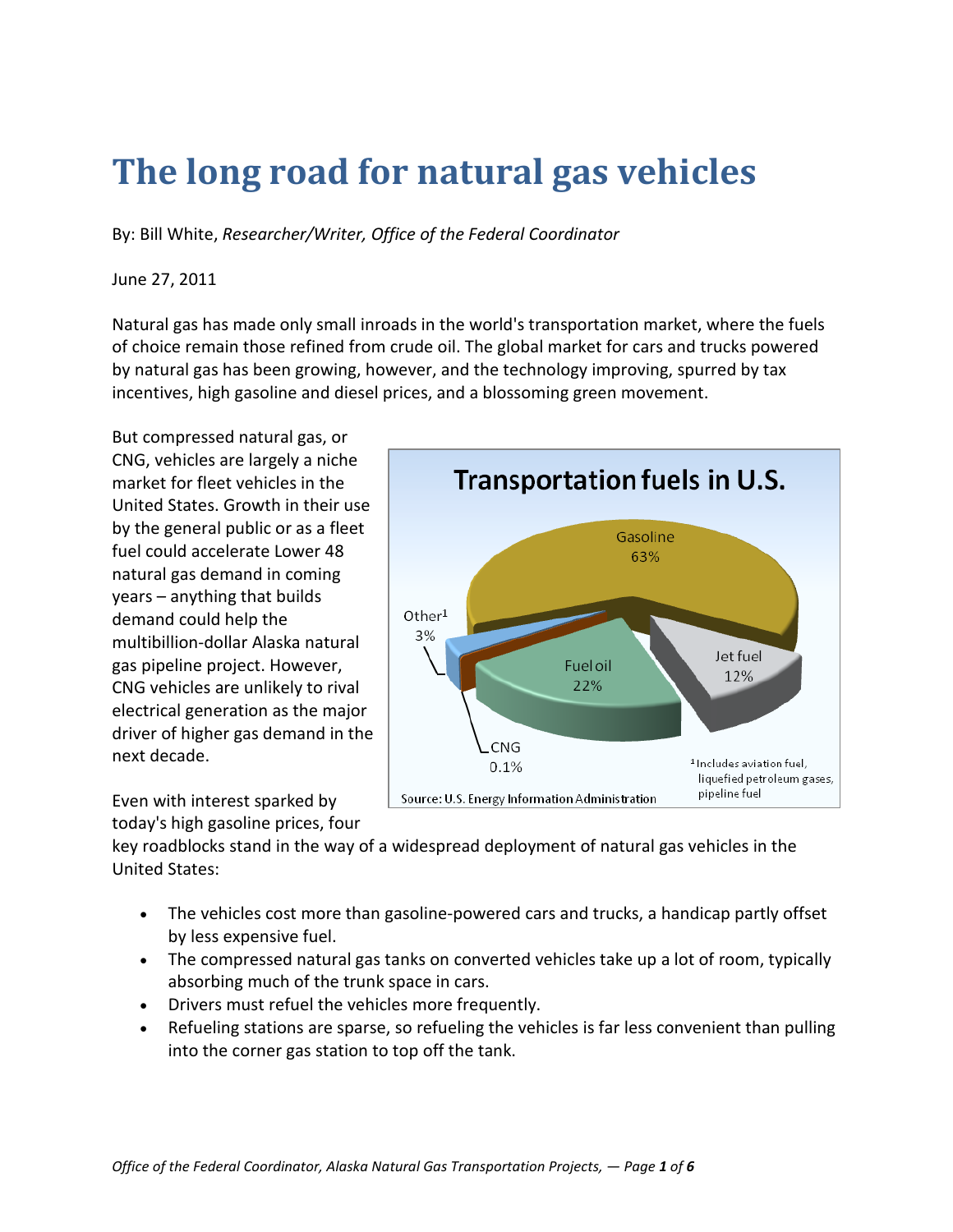These barriers mean that converts to compressed natural gas vehicles for now likely will remain operators of diesel or gas-guzzling heavy-duty fleets - such as city or school buses, delivery or garbage trucks - whose vehicles can return to a central yard for refueling each day, or individuals with such deep commitment to curbing greenhouse gas emissions that they will spend the extra money required.

### **More common outside U.S.**

The United States has an estimated 117,000 vehicles fueled by compressed natural gas or **[liquefied natural gas](http://www.arcticgas.gov/node/600)**, with **[CNG accounting for 114,000](http://www.eia.gov/cneaf/alternate/page/atftables/attf_v1.html)** of them. That's up from fewer than 30,000 in the early 1990s, but it compares to about **[240 million cars and light-duty trucks using](http://cta.ornl.gov/data/tedb29/Edition29_Chapter04.pdf) [gasoline](http://cta.ornl.gov/data/tedb29/Edition29_Chapter04.pdf)**.

The United States lags many other countries in number of natural gas-powered vehicles. An estimated **[12 million such vehicles](http://www.iangv.org/component/content/article/1/145-alternative-fuels-natural-gas-vehicles-cng-lng.html)** are on the road worldwide.

Pakistan, Argentina, Iran, Brazil and India lead the way. Pakistan with 2.3 million gas-powered

cars and trucks has the most, thanks in part of a program to build CNG fueling stations around the country. Europe has about 1 million CNG vehicles, most of which also can run on gasoline, making them easier to refuel. Multi-fuel vehicles are the norm outside the United States.

An estimated 95 percent of the natural gas vehicles worldwide are cars or pickup trucks, with another 3 percent buses and 2 percent trucks.

The scarcity of U.S. CNG fueling sites has helped constrain growth of natural gas vehicle sales. The United States has about **[900 CNG fueling sites](http://www.afdc.energy.gov/afdc/fuels/stations_counts.html)**, with less than half open to the public. Only 19 states have more than 10 sites, and five have none. Alaska has three, a private site on Anchorage's joint military base, a public station at Ditch Witch of Alaska, also in Anchorage, and a public station run by Ukpeagvik Inupiat Corp. in Barrow.



# **Fueling fleets**

The most recent U.S. numbers for natural gas vehicles are as of 2008. At that time, oil prices had spiked to record highs, sparking interest in alternatives to oil-based fuels.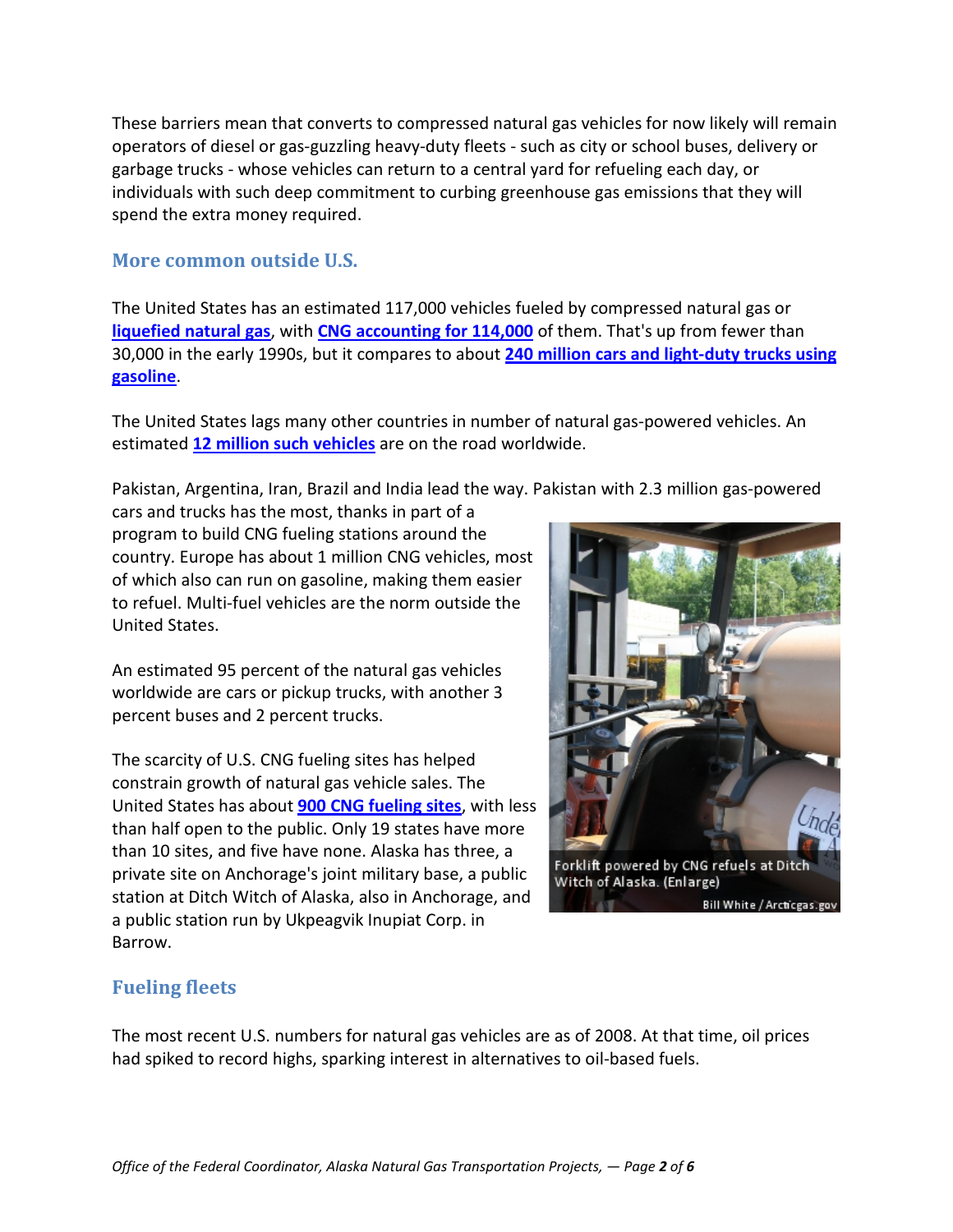CNG vehicles have their biggest presence in California, Oklahoma, Utah and New York, thanks in part to local programs in those states to promote their use.

In all, compressed natural gas accounts for **[just 0.1 percent of the energy consumed](http://www.eia.gov/forecasts/aeo/excel/aeotab_2.xls)** by the nation's transportation sector. The nation's cars, trucks and buses burned just 100 million cubic feet of gas a day last year, about as much as is used to heat homes and buildings in Southcentral Alaska.

But CNG use in vehicles is up almost 50 percent from five years ago and almost triple the demand in 1999, according to Department of Energy statistics. Industry advocates say a 10-fold increase in CNG-powered vehicles is achievable, especially with gasoline and diesel priced at around \$4 a gallon nationwide.

Much of the U.S. growth is expected to come from public transit and delivery truck fleets that operate out of central garages and fueling stations.

Taxis and long-haul trucks are joining the parade, too, and more converts are possible as Congress considers tax incentives for CNG vehicles.

The Los Angeles County Metropolitan Transportation Authority in January became the first major public transit agency in the world to run entirely on alternative fuels, retiring the last diesel bus in its 2,200-vehicle fleet. The agency even held a retirement ceremony for the bus.

Though the transit authority's CNG buses have higher maintenance costs, the agency says lower fuel prices more than make up for it.

Between 1996 and 2009, the **[use of natural gas in public transit buses grew](http://www.apta.com/resources/statistics/Documents/FactBook/APTA_2011_Fact_Book.pdf)** from 3 percent to 18 percent, according to the American Public Transportation Association. More than 50 transit agencies across the United States are running CNG buses, with more on their way.

And the switch is not limited to just big-city buses. Shuttle buses that carry travelers to Houston's George Bush Intercontinental Airport's remote lots started running on CNG this year. The operator expects to save \$200,000 a year on fuel.

Houston-based Apache Corp. will supply the gas for the airport shuttles. Apache also is paying to construct a CNG fueling station for the airport; it will donate the station to the city of Houston. And practicing what it produces, the natural gas exploration and production company expects to convert one-quarter of its own vehicle fleet to CNG by the end of this year.

Apache has joined with fellow producer Anadarko and others to form the Greater Houston Natural Gas Vehicle Alliance, a nonprofit organization to promote CNG vehicles - especially for fleet owners. Apache, Chesapeake Energy and other natural gas producers have started seeding the market by helping underwrite some refueling stations.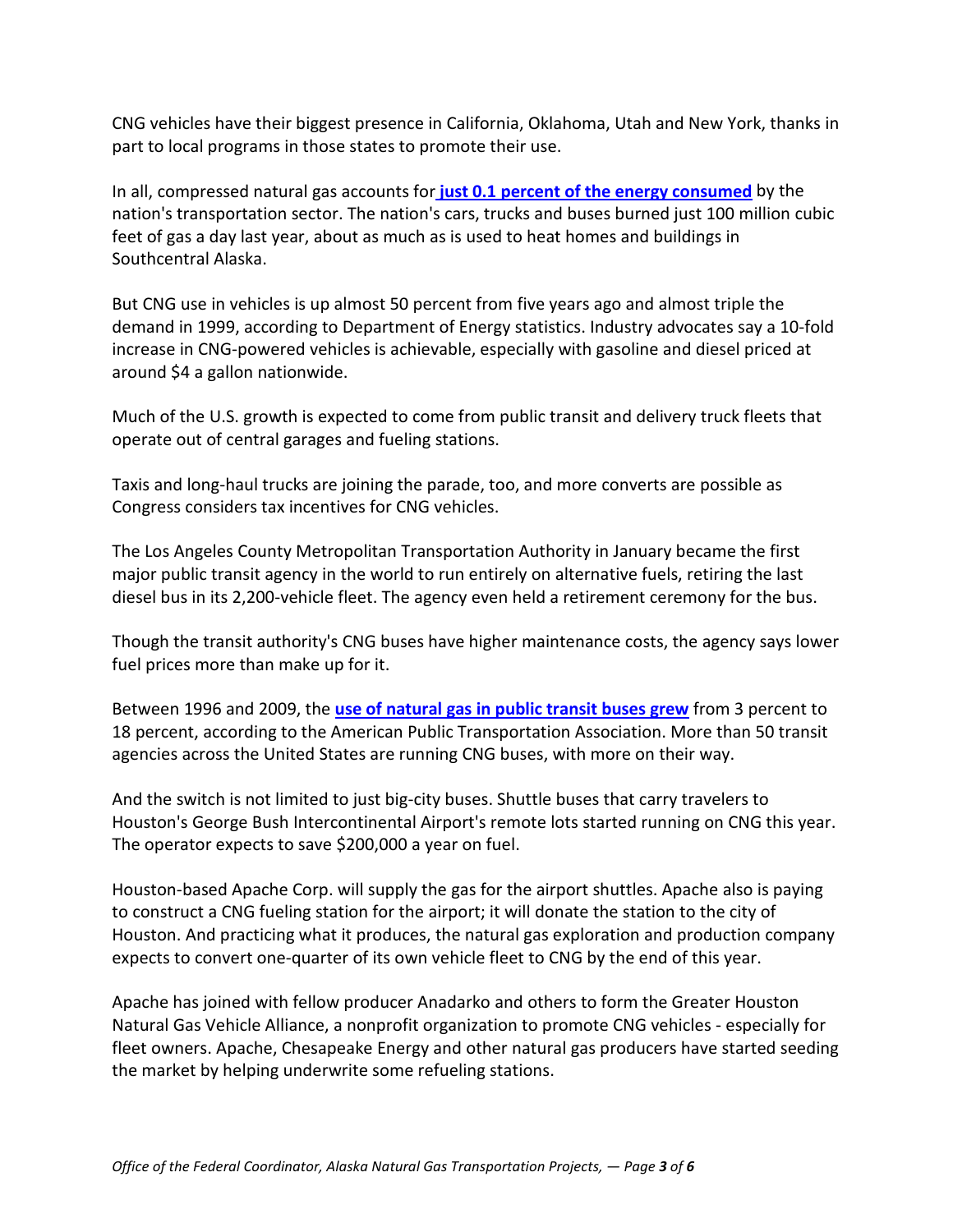A **[new Massachusetts Institute of Technology study](http://www.arcticgas.gov/sites/default/files/documents/2011-mit-future-natural-gas.pdf)** on natural gas estimates that if all U.S. buses, urban delivery trucks, taxis, government and business fleets switched to CNG, they would consume nearly 7 billion cubic feet a day of natural gas, one-and-a-half times as much as an Alaska pipeline would supply to the Lower 48.

## **How CNG works**

Natural gas as a vehicle fuel has two key attractions. The fuel itself is cheaper. And it's much less polluting than gasoline or diesel.

The price of CNG was \$2.06 per gallon equivalent in April, compared with \$3.69 for gasoline, according to the **[latest comparison numbers](http://www.fueleconomy.gov/feg/findacar.htm)** from the U.S. Energy Department. The estimated annual fuel costs for the CNG version of the popular Honda Civic driven 15,000 miles is \$1,034, compared with \$1,992 for the gasoline-fueled Civic and \$1,409 for the hybrid Civic.

CNG also is a greener fuel than gasoline or diesel.

Natural gas vehicles emit 90 to 97 percent less carbon monoxide, 25 percent less carbon dioxide and 35 to 60 percent less nitrogen oxide than gasoline or diesel vehicles, according to the U.S. Environmental Protection Agency. Additionally, CNG engines produce little to no particulate matter.

Natural gas has an important drawback compared with liquid fuels: Its low energy density.

That means machines are needed to compress the gas to 2,400 to 3,600 pounds per square inch to fit enough gas into a storage tank that isn't ridiculously large. Buses and trucks can work especially well as CNG vehicles because the pressurized gas can be stored in large tanks on the roof of buses or along the undercarriage or behind the cab of trucks.

## **Honda's CNG car**

The Honda Civic GX is the only factory-built CNG sedan available in the United States. It's sold in a few states, and is primarily aimed at businesses as a fleet vehicle. Unlike many natural gasfueled vehicles, the Civic GX runs only on CNG.

Honda intends to rebrand the car as the Civic Natural Gas for 2012 and start selling it more broadly, focusing initially on states with more public refueling sites. Chrysler says it hopes to introduce a CNG pickup truck in 2017.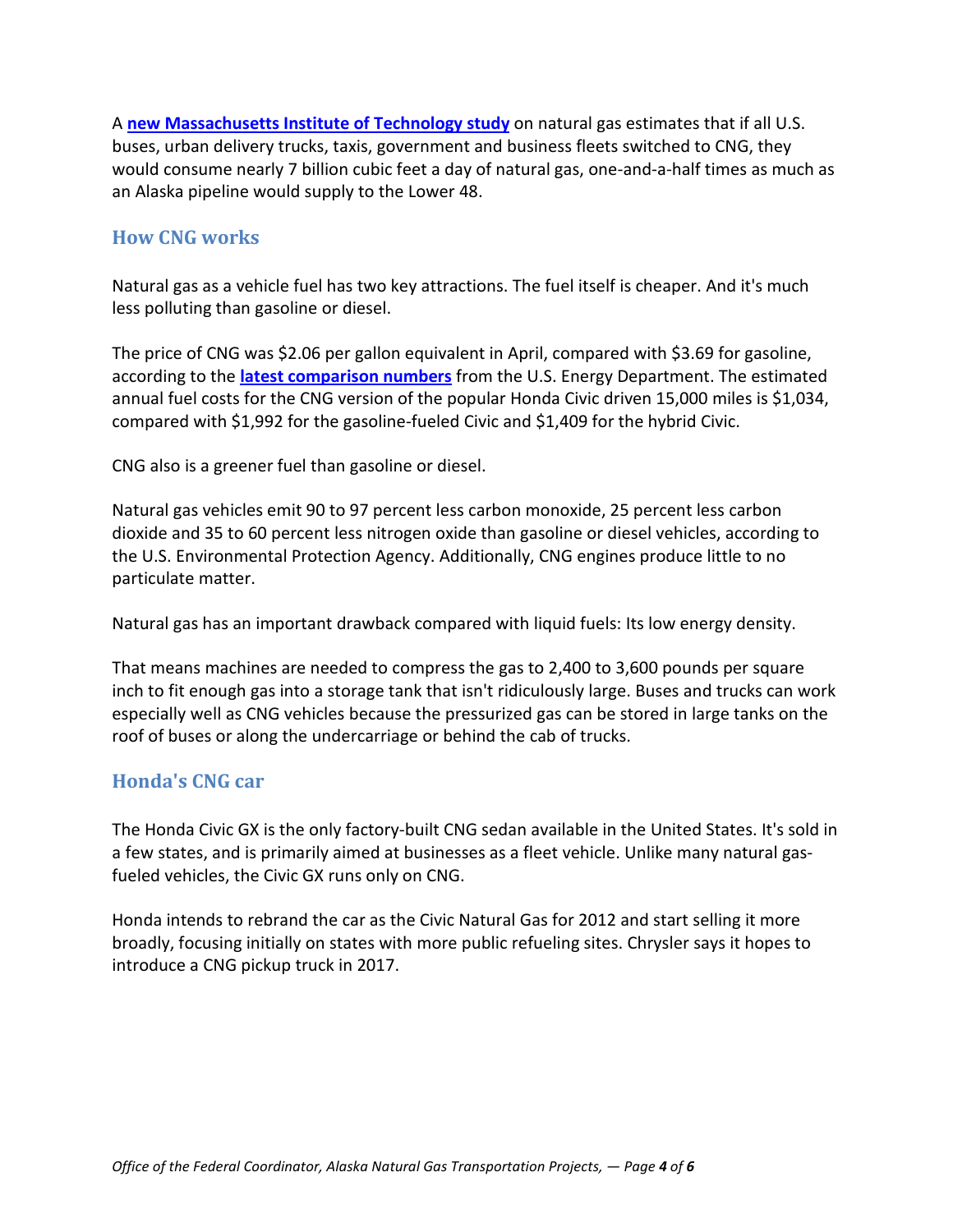In the **[Civic GX](http://www.hondainthenews.com/2012-honda-civic-natural-gas-is-the-ultimate-hybrid-alternative)**, the compressed gas cylinders take away about two-thirds of the trunk space available in a gasoline-powered Civic. The Civic GX carries a suggested starting price of \$25,490, compared with \$18,655 for a gasoline-powered Civic LX with five-speed automatic transmission.

Besides cost and trunk space, another disadvantage the Civic GX bears is the distance it can be driven on a full tank before its fuel is gone: 170 miles. That compares with an estimated 345 miles for the Civic LX and 454 miles for the hybrid Civic.

Gasoline-powered cars can be converted to run on CNG as well, but at a cost - generally \$8,000 to \$22,000 for most passenger vehicles, depending on the age, make, model and who is installing the kit.

Cheaper kits can be found on the Internet and through aftermarket part dealers. These might cost as little as \$1,500 to \$3,500. But many of them are not EPA certified as meeting emissions standards.

# **Refueling at home**

To get around the scarcity of refueling stations, individuals or businesses can install their own refueling stations. In the case of a homeowner, the refueling machine would tap into the house's natural gas supply.

# Honda Civic at a glance

2011 gasoline, hybrid, CNG

#### Honda Civic, regular gas

LX Model, automatic transmission

| 345 miles on a tank                |
|------------------------------------|
| \$1,956 annual fuel cost           |
| \$3.26 cost to drive 25 miles      |
| $$18,655$ suggested starting price |

#### Honda Civic Hybrid

| 454 miles on a tank               |
|-----------------------------------|
| \$1.383 annual fuel cost          |
| \$2.30 cost to drive 25 miles     |
| \$24,050 suggested starting price |

#### Honda Civic GX CNG

| 170 miles on a tank               |
|-----------------------------------|
| \$1,103 annual fuel cost          |
| \$1.84 cost to drive 25 miles     |
| \$25,490 suggested starting price |
|                                   |

Assumptions: Cars driven 15,000 miles - 45% highway, 55% city; regular gas costs \$3.78 a gallon; CNG costs \$2.06 per gallon of gasoline equivalent

Sources: www.fuelexonomy.gov and Honda.com

But the supply of home refueling stations is limited, and owners must pay to modify their gas plumbing and possibly get local building permits.

Consumer Reports magazine estimated in 2008 that the home system costs around \$3,500 plus installation. The **[Natural Gas Vehicles for America group says](http://www.ngvc.org/pdfs/FAQs_Converting_to_NGVs.pdf)** these systems involve compressing gas from the home supply line and storing it aboard the vehicle. Some home units are about the size of an outdoor home air-conditioning unit, and some are small enough to fit on a garage wall. While filling up at a commercial CNG station takes a few minutes, home refueling can take hours and typically is done overnight.

The NGVA says a homeowner can get a \$1,000 federal tax credit for installing new alternative fuel refueling systems.

### **Tax breaks to spur switch**

The federal government has used tax law to encourage the public to switch to CNG vehicles.